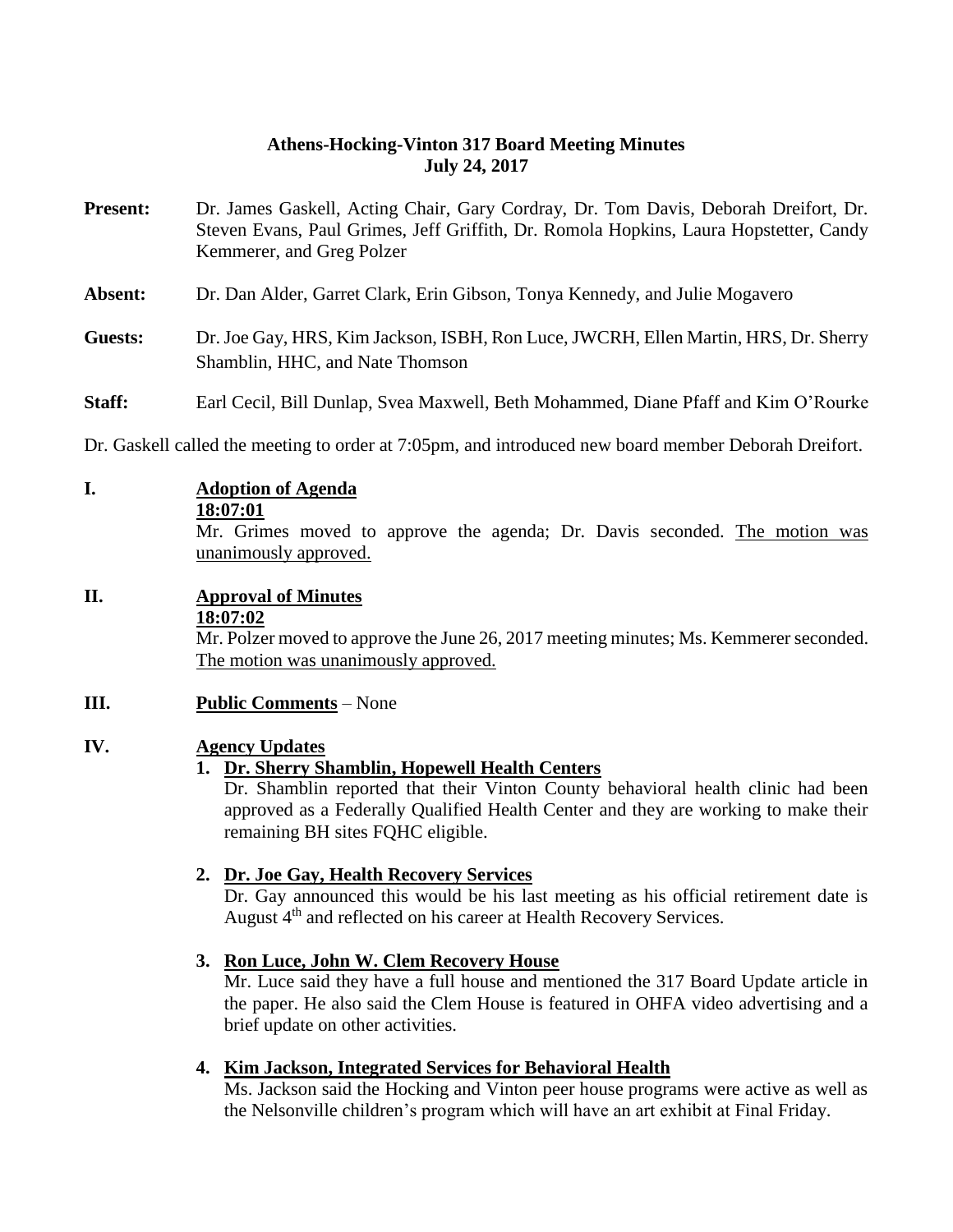### **V. Staff Updates**

### **1. Bill Dunlap, Deputy Director**

Mr. Dunlap announced the Opiate Forum with state officials was rescheduled for August  $11<sup>th</sup>$  and said an action plan for Athens, Hocking, and Vinton counties would be discussed as well as the opiate epidemic.

### **2. Diane Pfaff, Community Services Manager**

Ms. Pfaff said there is a Hocking County Family and Children First youth photo exhibit at Bowen House on July  $28<sup>th</sup>$  from 6:00pm-8:00pm. She also said the state budget always includes funds for capital projects and \$20 million dollars had been included for recovery housing but does not include operating funds.

### **3. Earl Cecil, Executive Director**

Mr. Cecil discussed the partnership with the Ohio Heritage Foundation and the second partnership initiative to provide infrastructure improvements, provider training opportunities, and cross-systems collaborations. Proposals must be sustainable and provide one or more required outcomes. The request for proposals and grant application are online and a pre-application session would be held on August  $2<sup>nd</sup>$  at the Board office.

### **VI. Executive Committee Reports**

## **1. Board Financial Reports**

**18:07:03** Dr. Gaskell said the committee reviewed and recommends that the April, May, and June SFY 2017 financial reports for the General Fund, SAMI Rental Fund, Hocking Rental Fund, Vinton Rental Fund, Construction Fund, CATIE Fund, and OHF Fund be accepted and filed for audit as submitted. Mr. Polzer moved to accept the financial reports as submitted and file for audit; Dr. Hopkins seconded. Motion was unanimously

# **2. SFY 2016 Board Audit**

### **18:07:04**

approved.

Mr. Cecil reviewed the CY 2016 Board Audit and discussed the finding that the county auditor's staff incorrectly entered the board's fund balance in the state auditor's computerized reporting system. For future years, board staff will review the entries in the reporting system before they are finalized. Dr. Hopkins moved to accept the CY 2016 Board Audit; Mr. Polzer seconded. Motion was unanimously approved.

### **VII. Old Business**

### **1. Mental Health Rehabilitation Center**

Mr. Cecil provided an update regarding the Mental Health Rehabilitation Center. The blueprints are scheduled to be completed on Wednesday and would be forwarded to OMHAS and OHFA for review. After their approval, the project will be ready to be put out to bid. Hopefully, the construction contract can be signed by October 1<sup>st</sup>.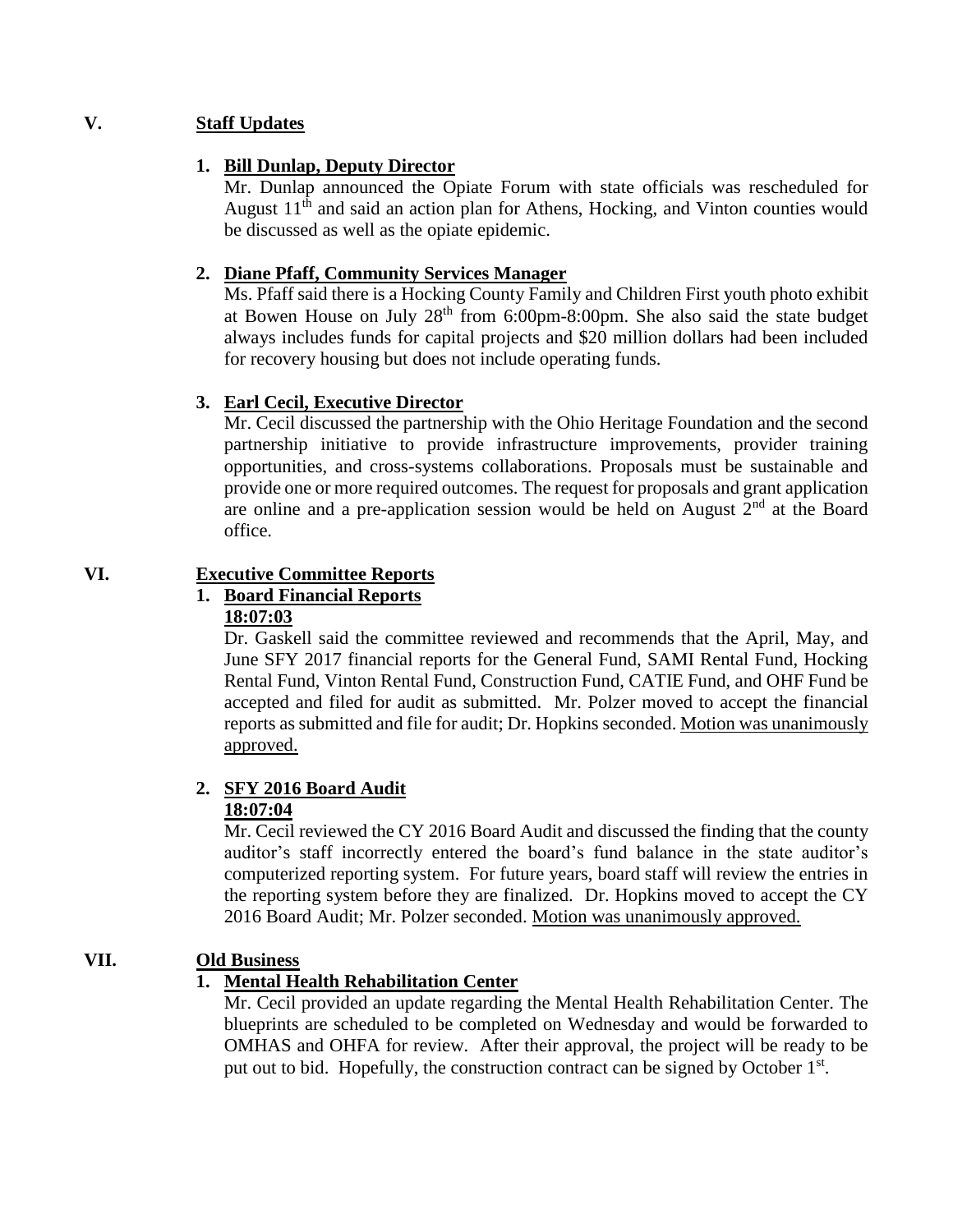### **2. Board Member Appointments**

Mr. Cecil said Ms. Dreifort was Mr. Snider's replacement and a replacement for Ms. Darling had been sent an application. One additional member is needed.

### **3. Annual Meeting Awards**

A break in the meeting was requested for the Hocking and Vinton County members to discuss nominations for their counties. The following nominations were accepted when the meeting resumed:

> Hocking County Behavioral Health Advocate – Erin Finley Vinton County Behavioral Health Advocate – Kim Haggerty

### **VIII. New Business**

### **1. OMHAS Capital Grant**

**18:07:05**

**Resolution 18-07-01**

Mr. Cecil explained the resolution required by OMHAS for the Women for Recovery capital grant to acquire a facility. Mr. Polzer moved to approve Resolution 18:07:01 Women for Recovery Capital Project; Dr. Davis seconded. Motion unanimously approved.

### **2. OHFA Fund Appropriations 18:07:06**

### **Resolution 18-07-02**

Mr. Cecil explained that the OHFA grant requires their funds to be maintained in a separate account. These appropriations are required to establish spending authority for the OHFA funds. Ms. Kemmerer moved to approve Resolution 18:07:02; Dr. Hopkins seconded. The motion was unanimously approved.

### **3. Levy Resolution**

### **18:07:07**

### **Resolution 18-07-03**

Mr. Cecil explained that the resolution is required for the county auditor and treasurer to collect our levies in 2018. Dr. Davis moved to approve Resolution 18:07:03; Mr. Polzer seconded. A roll call vote was taken with the following results:

Dr. James Gaskell, Yes, Gary Cordray, Yes, Dr. Tom Davis, Yes, Deborah Dreifort, Yes, Dr. Steven Evans, Yes, Paul Grimes, Yes, Jeff Griffith, Yes, Dr. Romola Hopkins, Yes, Laura Hopstetter, Yes, Candy Kemmerer, Yes, and Greg Polzer, Yes. The motion was unanimously approved.

### **IX. Other**

### **1. Board Training**

Mr. Cecil reminded members that an annual board member training is required by OMHAS and would be held prior to the August  $28<sup>th</sup>$  board meeting.